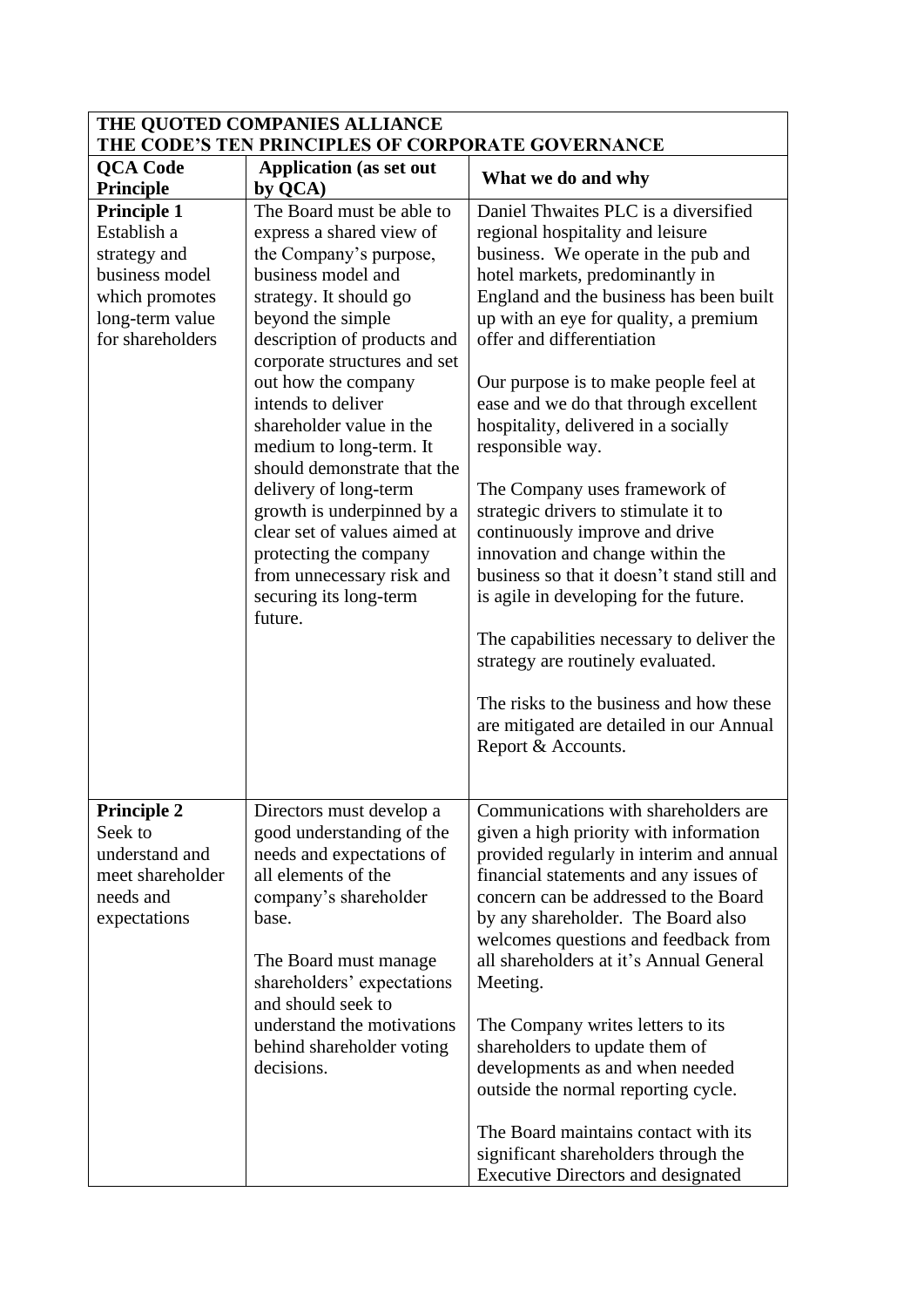|                    |                             | Non-Executive Directors as                 |
|--------------------|-----------------------------|--------------------------------------------|
|                    |                             | appropriate.                               |
|                    |                             |                                            |
|                    |                             | The Company is principally a family        |
|                    |                             | business, with the Yerburgh family         |
|                    |                             | (direct descendants of Daniel Thwaites)    |
|                    |                             | controlling c65% of the shares whilst      |
|                    |                             | the remainder are held by independent      |
|                    |                             | individual shareholders.                   |
|                    |                             |                                            |
|                    |                             | The Yerburgh Family appoints a non-        |
|                    |                             | executive to the board, part of their role |
|                    |                             | is to communicate with other Family        |
|                    |                             | shareholders.                              |
|                    |                             |                                            |
| <b>Principle 3</b> | Long-term success relies    | The success of the Company relies on       |
| Take into account  | upon good relations with a  | the partnerships and relationships that    |
| wider stakeholder  | range of different          | we form at all levels, be it with our      |
| and social         | stakeholder groups both     | employees, our customers, our suppliers    |
| responsibilities   | internal (workforce) and    | or any of the other groups that we         |
| and their          | external (suppliers,        | interact with.                             |
| implications for   | customers, regulators and   |                                            |
| long-term success  | others). The Board needs    | We take seriously our duty to run the      |
|                    | to identify the company's   | business in such a way that balances the   |
|                    | stakeholders and            | interests and considerations of all of our |
|                    | understand their needs,     | stakeholders and to promote the            |
|                    | interests and expectations. | business for the benefit of our members.   |
|                    |                             |                                            |
|                    | Where matters that relate   | In governing and directing the business    |
|                    | to the company's impact     | with the interests of our members in       |
|                    | on society, the             | mind, we take into consideration the       |
|                    | communities within which    | interests of our employees, how we         |
|                    | it operates or the          | manage the ongoing success of our          |
|                    | environment have the        | relations and dealings with customers      |
|                    | potential to affect the     | and suppliers, ensure that we have an      |
|                    | company's ability to        | eye to our communities and the impact      |
|                    | deliver shareholder value   | that our business has on the               |
|                    | over the medium to long-    | environment. An overriding concern is      |
|                    | term, then those matters    | also of course understanding how we        |
|                    | must be integrated into the | maintain, protect and grow our             |
|                    | company's strategy and      | reputation that has been so carefully      |
|                    | business model.             | built up over more than two centuries.     |
|                    |                             | More details are set out in the S172       |
|                    | Feedback is an essential    | statement in our Annual Report &           |
|                    | part of all control         | Accounts.                                  |
|                    | mechanisms. Systems need    |                                            |
|                    | to be in place to solicit,  | We actively encourage and review           |
|                    | consider and act on         | feedback from customers, via on line       |
|                    | feedback from all           | and other review mechanisms. We            |
|                    | stakeholder groups.         | conduct an annual engagement survey        |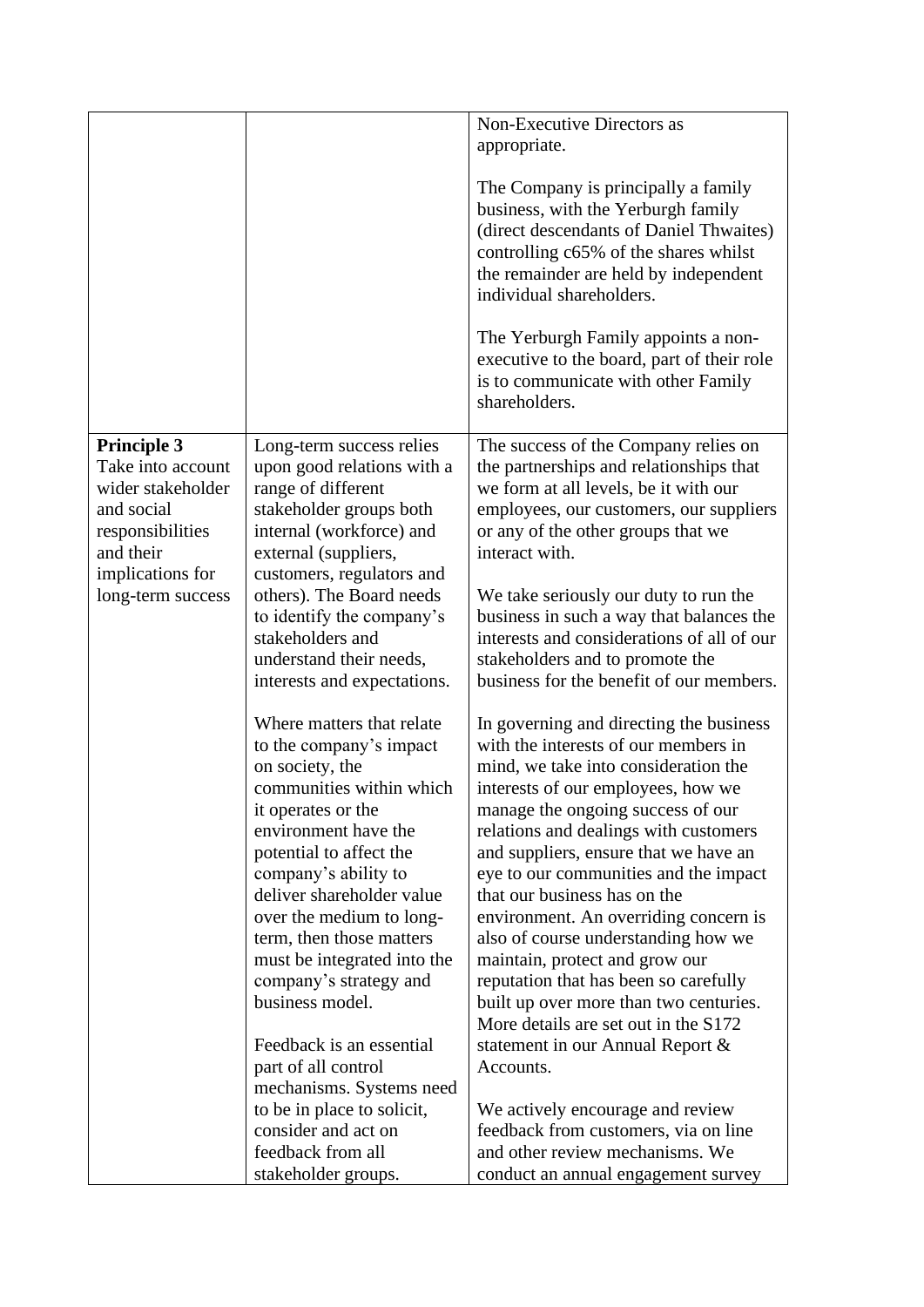|                                                                                                                                               |                                                                                                                                                                                                                                                                                                                                                                                                                                                                                                                                 | to get feedback from staff together with<br>regular staff conversations through our<br>ELMA process.<br>Suppliers feedback through regular<br>meetings and reviews.<br>Shareholders can feedback at the AGM<br>or back directly contracting the<br>Company via the Company Secretary.                                                                                                                                                                                                                                                                                                                                     |
|-----------------------------------------------------------------------------------------------------------------------------------------------|---------------------------------------------------------------------------------------------------------------------------------------------------------------------------------------------------------------------------------------------------------------------------------------------------------------------------------------------------------------------------------------------------------------------------------------------------------------------------------------------------------------------------------|---------------------------------------------------------------------------------------------------------------------------------------------------------------------------------------------------------------------------------------------------------------------------------------------------------------------------------------------------------------------------------------------------------------------------------------------------------------------------------------------------------------------------------------------------------------------------------------------------------------------------|
| <b>Principle 4</b><br>Embed effective<br>risk management,<br>considering both<br>opportunities and<br>threats, throughout<br>the organisation | The Board needs to ensure<br>that the company's risk<br>management framework<br>identifies and addresses all<br>relevant risks in order to<br>execute and deliver<br>strategy; companies need<br>to consider their extended<br>business, including the<br>company's supply chain,<br>from key suppliers to end-<br>customer.<br>Setting strategy includes<br>determining the extent of<br>exposure to the identified<br>risks that the company is<br>able to bear and willing to<br>take (risk tolerance and<br>risk appetite). | The principal Group risks and<br>uncertainties are monitored by the<br>Board.<br>The Board considers risks to the<br>business and formally reviews and<br>documents the principal risks to the<br>Group at least annually.<br>Both the Board and Executive Team<br>Directors are responsible for reviewing<br>and evaluating risk and the Executive<br>Management Team review ongoing<br>trading performance, discuss budgets<br>forecasts and new risks associated with<br>ongoing trading and their particular<br>sectors.<br>The principal risks and uncertainties are.<br>set out in our Annual Report &<br>Accounts. |
| <b>MAINTAIN A</b><br><b>DYNAMIC</b><br><b>MANAGEMENT</b><br><b>FRAMEWORK</b>                                                                  |                                                                                                                                                                                                                                                                                                                                                                                                                                                                                                                                 |                                                                                                                                                                                                                                                                                                                                                                                                                                                                                                                                                                                                                           |
| <b>Principle 5</b><br>Maintain the<br>Board as a well-<br>functioning,<br>balanced team led<br>by the chair                                   | The Board members have a<br>collective responsibility<br>and legal obligation to<br>promote the interests of the<br>company and are<br>collectively responsible for<br>defining corporate<br>governance arrangements.<br>Ultimate responsibility for<br>the quality of, and<br>approach to, corporate<br>governance lies with the                                                                                                                                                                                               | The Company is led by the Board of<br>Directors. The Executive Chairman is<br>responsible for the constitution and<br>running of the Board and is responsible<br>for assembling a talented team of<br>executives, running the Group's<br>business and implementing Group<br>strategy.<br>The Company does not have a separate<br>Chairman and Chief Executive. The role<br>of Executive Chairman was created in                                                                                                                                                                                                           |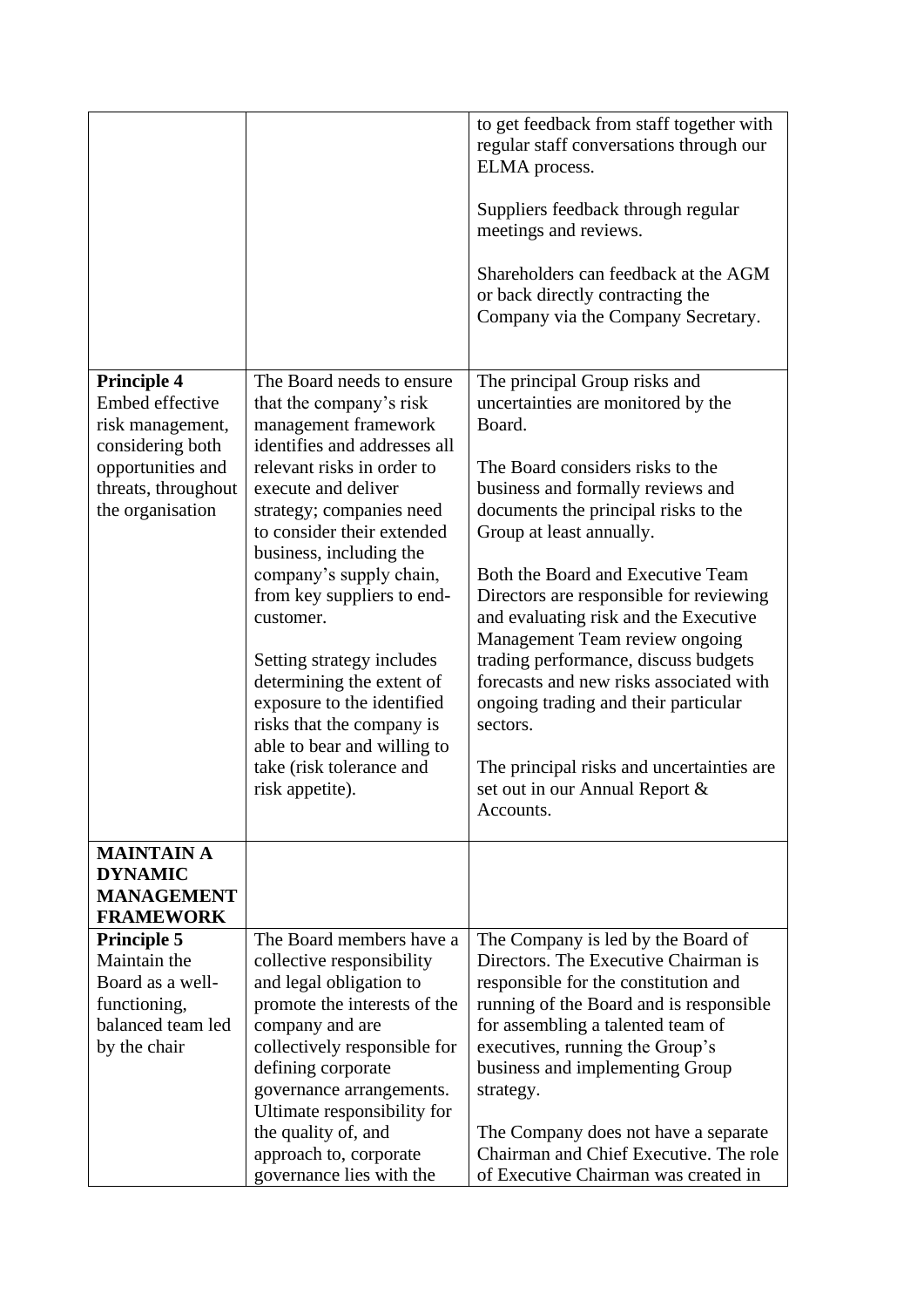| chair of the Board.            | consultation with the Family              |
|--------------------------------|-------------------------------------------|
|                                | Shareholders, whose preference is that    |
| The Board (and any             | the Board is led by a family member       |
| committees) should be          | and are wholly supportive of the role.    |
| provided with high quality     |                                           |
| information in a timely        | Each of the operating businesses has its  |
| manner to facilitate proper    | own operations director and the Family    |
| assessment of the              | Shareholders believe that the autonomy    |
| matters requiring a            | of the operating businesses and the       |
| decision or insight.           | strategic development of them benefits    |
|                                | from this segregation of duties.          |
| The Board should have an       |                                           |
| appropriate balance            | The Company has a Remuneration            |
| between Executive and          | Committee, this is led by a different     |
| <b>Non-Executive Directors</b> | person to the Executive Chairman to       |
| and should have at least       | avoid a conflict of interest.             |
|                                |                                           |
| two independent Executive      | The Board includes four non-executive     |
| Directors. Independence is     |                                           |
| a Board judgement.             | directors (two of which are               |
|                                | independent) and two executive            |
| The Board is supported by      | directors. Due to the size and structure  |
| committees (e.g. Audit,        | of the Company and the make-up of the     |
| Remuneration and               | Board, the Directors do not consider it   |
| Nomination) that have the      | necessary to appoint a senior             |
| necessary skills and           | independent director at this point, but   |
| knowledge to discharge         | will keep the matter under regular        |
| their duties and               | review. All appointments to the Board     |
| responsibilities effectively.  | are for a specified term. All directors   |
|                                | are subject to re-election by rotation,   |
| Directors must commit the      | with one third of their number each year  |
| time necessary to fulfil       | being proposed for re-election at the     |
| their roles.                   | Annual General Meeting. All newly         |
|                                | appointed directors stand for re-election |
|                                | at the Annual General Meeting             |
|                                | following their appointment. All the      |
|                                | directors of the Company are resident in  |
|                                | the UK and bring a wide range of skills   |
|                                | and experience to the Board. The Board    |
|                                |                                           |
|                                | meets regularly throughout the year and   |
|                                | has matters referred to it for approval   |
|                                | including strategy, annual budgets, the   |
|                                | rolling five-year financial plan, general |
|                                | treasury and risk management policies.    |
|                                |                                           |
|                                | Major capital acquisitions and disposals  |
|                                | are authorised by the Board which also    |
|                                | monitors the post investment              |
|                                | performance.                              |
|                                |                                           |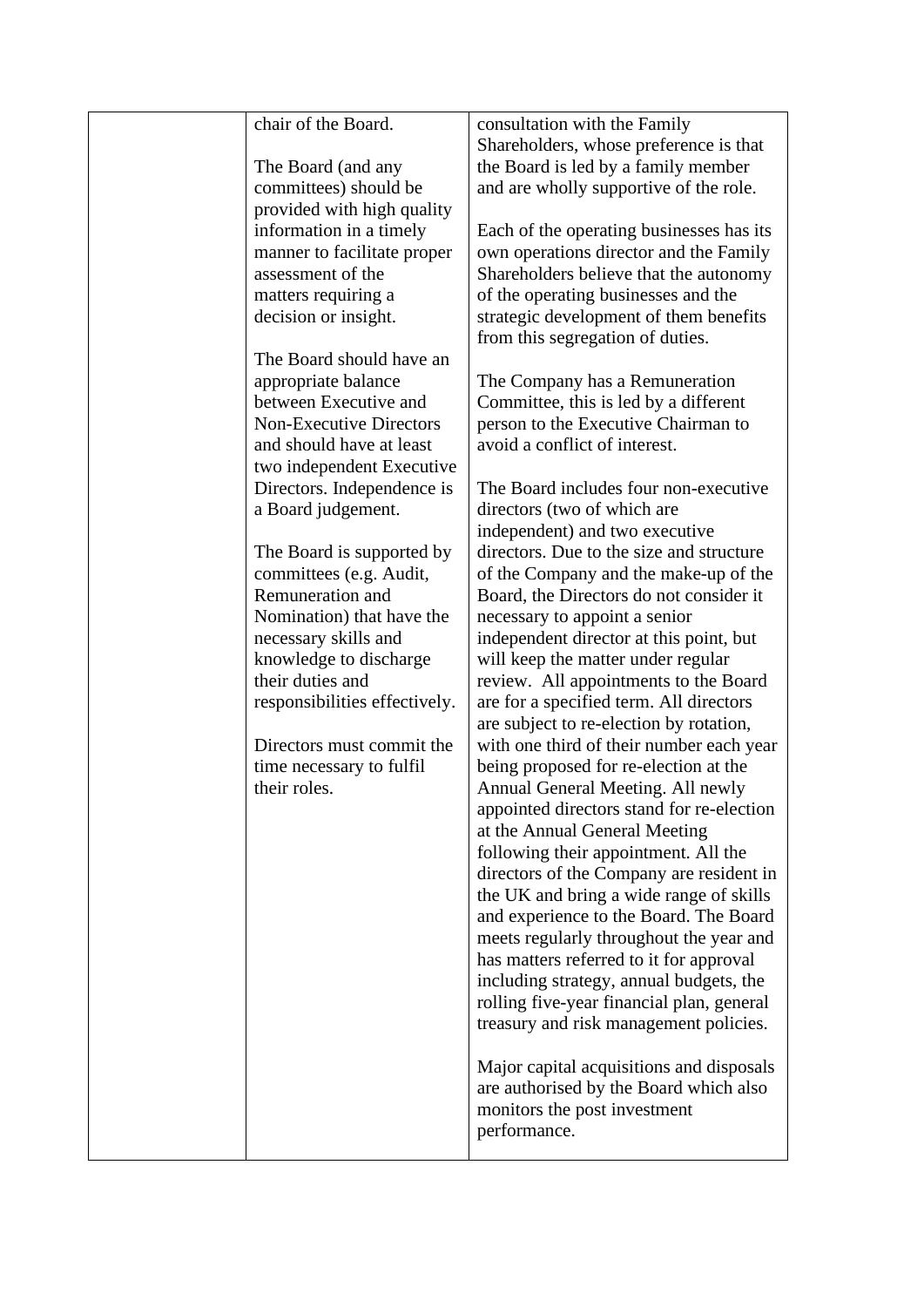|                                                                                                                                                          |                                                                                                                                                                                                                                                                                                                                         | There is an established procedure<br>whereby directors, in furtherance of<br>their duties, may take independent<br>professional advice at the expense of the<br>Company.<br>The Board has not established an Audit<br>Committee as the directors consider that<br>the current arrangements with the<br>external Auditor are effective. The<br>Board regularly monitors<br>and reviews the Auditor's<br>independence, objectivity and<br>effectiveness. The Auditor meets with<br>the directors prior to the<br>commencement of the audit and attends<br>the board meeting at which the annual<br>accounts are approved. The Board gives<br>full consideration to all reports received<br>from the Auditor. The Auditor also has<br>the opportunity to meet directly with the<br>Non-Executive Directors. |
|----------------------------------------------------------------------------------------------------------------------------------------------------------|-----------------------------------------------------------------------------------------------------------------------------------------------------------------------------------------------------------------------------------------------------------------------------------------------------------------------------------------|----------------------------------------------------------------------------------------------------------------------------------------------------------------------------------------------------------------------------------------------------------------------------------------------------------------------------------------------------------------------------------------------------------------------------------------------------------------------------------------------------------------------------------------------------------------------------------------------------------------------------------------------------------------------------------------------------------------------------------------------------------------------------------------------------------|
| <b>Principle 6</b><br><b>Ensure that</b><br>between them the<br>Directors have the<br>necessary up-to-<br>date experience,<br>skills and<br>capabilities | The Board must have an<br>appropriate balance of<br>sector, financial and public<br>markets skills and<br>experience, as well as an<br>appropriate balance of<br>personal qualities and<br>capabilities. The Board<br>should understand and<br>challenge its own diversity,<br>including gender balance,<br>as part of its composition. | Where new Board appointments are<br>considered the search for candidates is<br>conducted, with the help of agents and<br>recommendations, and appointments are<br>made, on merit, against objective<br>criteria and with due regard for the<br>benefits of diversity on the Board.<br>The Board ensures that all directors<br>continually update the skills and<br>knowledge required to fulfil their role<br>both on the Board and on Board                                                                                                                                                                                                                                                                                                                                                             |
|                                                                                                                                                          | The Board should not be<br>dominated by one person                                                                                                                                                                                                                                                                                      | committees. All directors have access to<br>the advice and services of the Company<br>Secretary.                                                                                                                                                                                                                                                                                                                                                                                                                                                                                                                                                                                                                                                                                                         |
|                                                                                                                                                          | or a group of people.<br>Strong personal bonds can<br>be important but can also<br>divide a Board.                                                                                                                                                                                                                                      | Brief biographies of the Directors can<br>be found on the website and in the<br>annual report. The Executive Directors<br>have considerable expertise and                                                                                                                                                                                                                                                                                                                                                                                                                                                                                                                                                                                                                                                |
|                                                                                                                                                          | As companies evolve, the<br>mix of skills and<br>experience required on the<br>Board will change, and<br>Board composition will<br>need to evolve to reflect<br>this change.                                                                                                                                                            | experience in their roles. The Non-<br>Executive Directors possess a range of<br>industry, business, financial and<br>commercial expertise to bring both<br>balance, insight and relevance to the<br>Board.                                                                                                                                                                                                                                                                                                                                                                                                                                                                                                                                                                                              |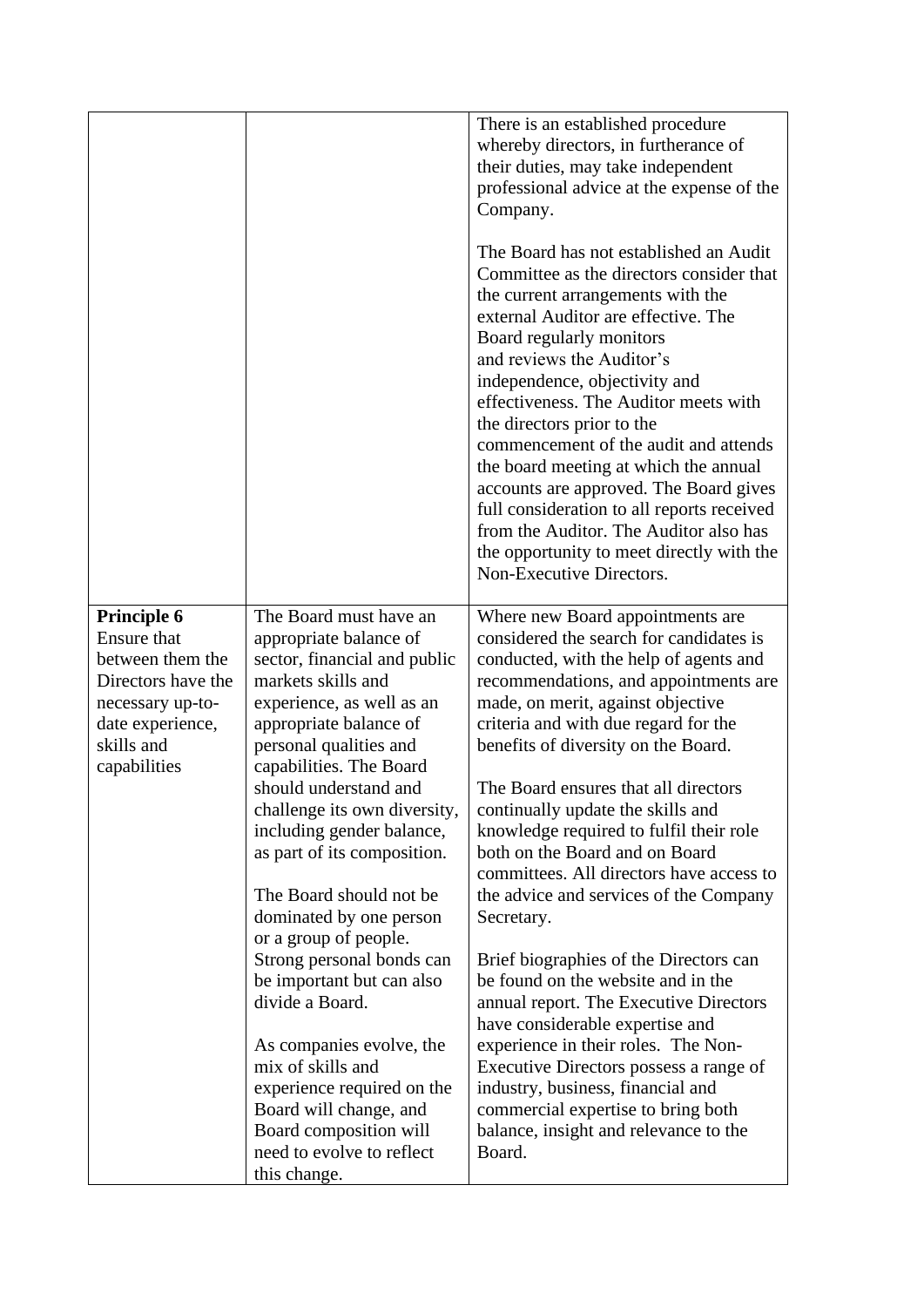| <b>Principle 7</b>              | The Board should regularly                         | The Remuneration Committee annually                                            |
|---------------------------------|----------------------------------------------------|--------------------------------------------------------------------------------|
| <b>Evaluate Board</b>           | review the effectiveness of                        | reviews and evaluates the performance                                          |
| performance                     | its performance as a unit,                         | of the Board and Executive                                                     |
| based on clear and              | as well as that of its                             | Management Team.                                                               |
| relevant                        | committees and the                                 |                                                                                |
| objectives,                     | individual Directors.                              |                                                                                |
| seeking                         |                                                    |                                                                                |
| continuous                      | The Board performance                              | Every three years the board members                                            |
| improvement                     | review may be carried out                          | are proposed for re-election to the board                                      |
|                                 | internally or, ideally,                            | at AGM.                                                                        |
|                                 | externally facilitated from                        |                                                                                |
|                                 | time to time. The review                           | Following each AGM the Executive                                               |
|                                 | should identify                                    | Chairman is proposed for re-election by                                        |
|                                 | development or mentoring                           | the Board.                                                                     |
|                                 | needs of individual                                |                                                                                |
|                                 | Directors or the wider                             |                                                                                |
|                                 | senior management team.                            |                                                                                |
|                                 |                                                    |                                                                                |
|                                 | It is healthy for                                  |                                                                                |
|                                 | membership of the Board                            |                                                                                |
|                                 | to be periodically                                 |                                                                                |
|                                 | refreshed. Succession                              |                                                                                |
|                                 | planning is a vital task for                       |                                                                                |
|                                 | Boards. No member of the                           |                                                                                |
|                                 | Board should become                                |                                                                                |
|                                 | indispensable.                                     |                                                                                |
| <b>Principle 8</b><br>Promote a | The Board should embody<br>and promote a corporate | Our strong family connections shape the<br>way we do business, and through our |
| corporate culture               | culture that is based on                           | guiding Principles of:                                                         |
| that is based on                | sound ethical values and                           |                                                                                |
| ethical values and              | behaviours and use it as an                        | Quality                                                                        |
| behaviours                      | asset and a source of                              | Innovation                                                                     |
|                                 | competitive advantage.                             |                                                                                |
|                                 |                                                    | Craftsmanship                                                                  |
|                                 | The policy set by the                              | Hospitality                                                                    |
|                                 | Board should be visible in                         | We believe that we create a culture                                            |
|                                 | the actions and decisions of                       | focused on the long-term sustainable                                           |
|                                 | the Chief Executive and                            | success of the business.                                                       |
|                                 | the rest of the management                         |                                                                                |
|                                 | team.                                              | Daniel Thwaites Board operates a                                               |
|                                 |                                                    | policy of collective responsibility with                                       |
|                                 | Corporate values should                            | regard to all decision making, with the                                        |
|                                 | guide the objectives and                           | Chairman being responsible for the                                             |
|                                 | strategy of the company.                           | smooth functioning of its activities.                                          |
|                                 |                                                    |                                                                                |
|                                 | The culture should be                              | The business is run in such a way that                                         |
|                                 | visible in every aspect of                         | balances the interests and considerations                                      |
|                                 | the business, including                            | of all of our stakeholders and to                                              |
|                                 | recruitment, nominations,                          | promote the business for the benefit of                                        |
|                                 | training and engagement.                           | our members. This involves                                                     |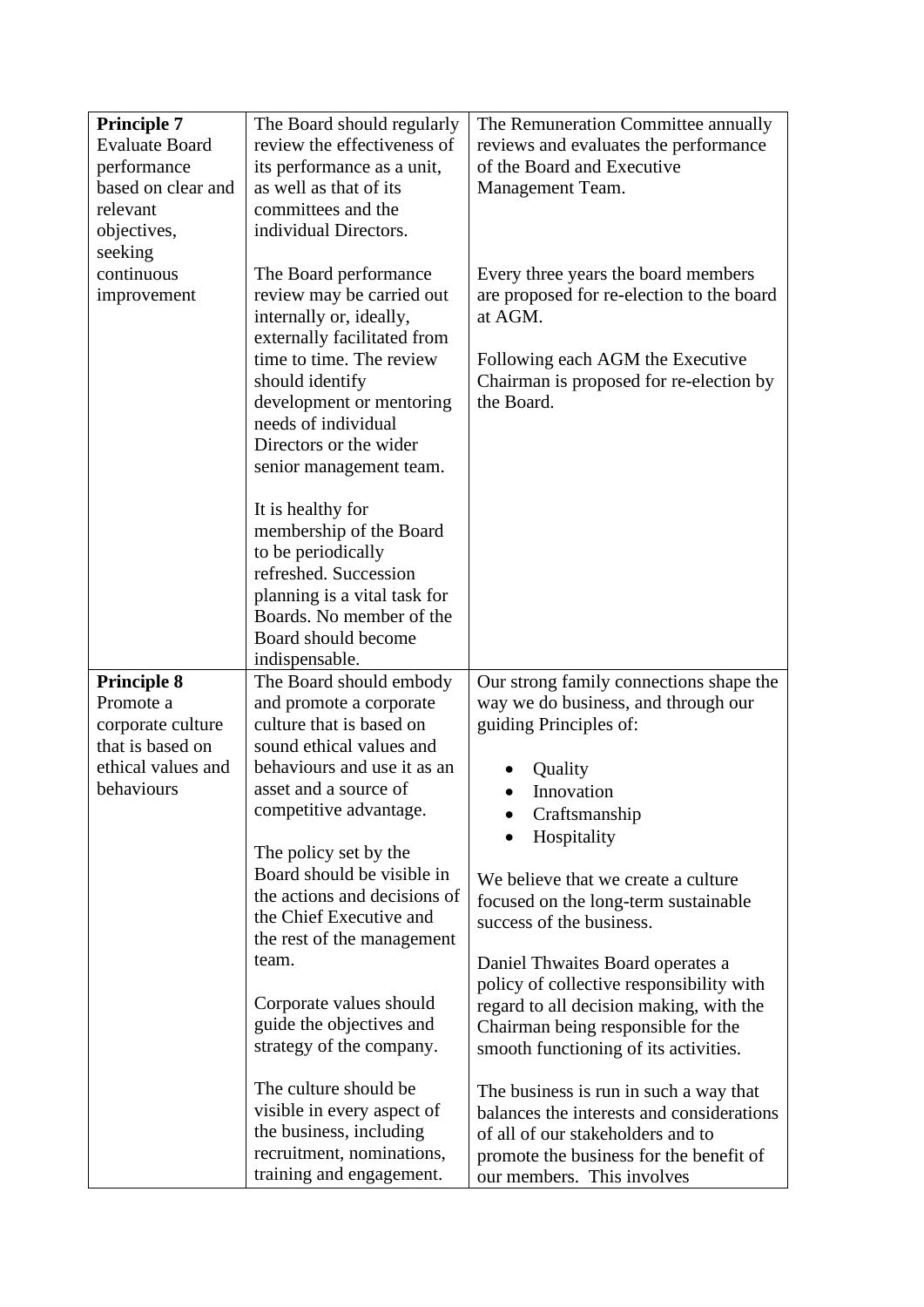|                                                                                                                                                                | The performance and<br>reward system should<br>endorse the desired ethical<br>behaviours across all levels<br>of the company.<br>The corporate culture<br>should be recognisable<br>throughout the disclosures<br>in the annual report,<br>website and any other<br>statements issued by the<br>company                                                                                                   | considering the interest of our<br>employees, how we manage the on-<br>going success of our relations and<br>dealings with our customers and<br>suppliers. We are aware of the impact<br>we have on the communities in which<br>we operate and our impact on the<br>environment, and our taking positive<br>steps to improve.                                                                                                                                                                                                                                                                                                                                                                                                                                                                                                                                                                                                                                                                                                                    |
|----------------------------------------------------------------------------------------------------------------------------------------------------------------|-----------------------------------------------------------------------------------------------------------------------------------------------------------------------------------------------------------------------------------------------------------------------------------------------------------------------------------------------------------------------------------------------------------|--------------------------------------------------------------------------------------------------------------------------------------------------------------------------------------------------------------------------------------------------------------------------------------------------------------------------------------------------------------------------------------------------------------------------------------------------------------------------------------------------------------------------------------------------------------------------------------------------------------------------------------------------------------------------------------------------------------------------------------------------------------------------------------------------------------------------------------------------------------------------------------------------------------------------------------------------------------------------------------------------------------------------------------------------|
| <b>Principle 9</b><br>Maintain<br>governance<br>structures and<br>processes that are<br>fit for purpose and<br>support good<br>decision-making<br>by the Board | The company should<br>maintain governance<br>structures and processes in<br>line with its corporate<br>culture and appropriate to<br>its:<br>• size and complexity; and<br>• capacity, appetite and<br>tolerance for risk.<br>The governance structures<br>should evolve over time in<br>parallel with its objectives,<br>strategy and business<br>model to reflect the<br>development of the<br>company. | The Company provides a detailed<br>Corporate Governance Statement in the<br>Report & Accounts and describes the<br>Company's governance framework and<br>why it is appropriate and suitable for the<br>Company.<br>The Executive Chairman is responsible<br>for the Company's governance and<br>provides oversight of the Board.<br>The Remuneration Committees exist to<br>provide governance to the Board and is<br>made up of three Non-executive<br>directors.<br>Although the Board has not established<br>an Audit Committee, the Board meets<br>with the Auditor twice a year and the<br>auditors have the opportunity to meet<br>with the non-executive directors without<br>the presence of the executive directors.<br>The Board is satisfied that the current<br>governance structures and processes are<br>appropriate for its size, complexity and<br>appetite to risk. The Board will<br>regularly monitor developments in<br>Corporate Governance regulations and<br>processes with regard to the suitability<br>of the QCA Code. |
| <b>BUILD TRUST</b>                                                                                                                                             |                                                                                                                                                                                                                                                                                                                                                                                                           |                                                                                                                                                                                                                                                                                                                                                                                                                                                                                                                                                                                                                                                                                                                                                                                                                                                                                                                                                                                                                                                  |
| <b>Principle 10</b>                                                                                                                                            | A healthy dialogue should                                                                                                                                                                                                                                                                                                                                                                                 | The Company encourages two-way                                                                                                                                                                                                                                                                                                                                                                                                                                                                                                                                                                                                                                                                                                                                                                                                                                                                                                                                                                                                                   |
| Communicate                                                                                                                                                    | exist between the Board                                                                                                                                                                                                                                                                                                                                                                                   | communication with both its                                                                                                                                                                                                                                                                                                                                                                                                                                                                                                                                                                                                                                                                                                                                                                                                                                                                                                                                                                                                                      |
| how the company                                                                                                                                                | and all of its stakeholders,                                                                                                                                                                                                                                                                                                                                                                              | institutional and private investors and                                                                                                                                                                                                                                                                                                                                                                                                                                                                                                                                                                                                                                                                                                                                                                                                                                                                                                                                                                                                          |
| is governed and is                                                                                                                                             | including shareholders, to                                                                                                                                                                                                                                                                                                                                                                                | responds quickly to all reasonable                                                                                                                                                                                                                                                                                                                                                                                                                                                                                                                                                                                                                                                                                                                                                                                                                                                                                                                                                                                                               |
| performing by                                                                                                                                                  | enable all interested parties                                                                                                                                                                                                                                                                                                                                                                             | queries received.                                                                                                                                                                                                                                                                                                                                                                                                                                                                                                                                                                                                                                                                                                                                                                                                                                                                                                                                                                                                                                |